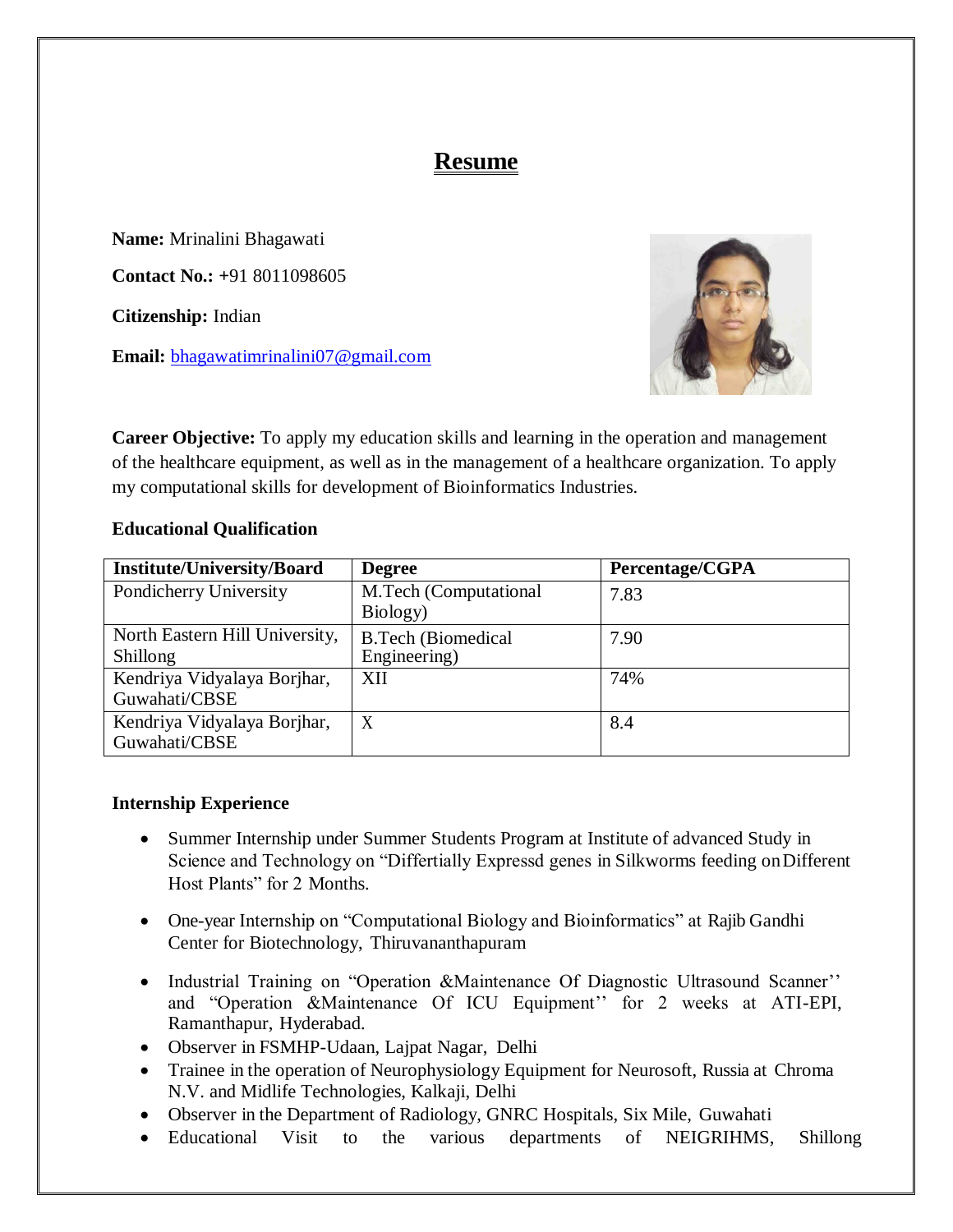## **Academic Workshop/ Seminar Attended**

- Attended national workshop on "Molecular Crystallography" organized by Centre for Bioinformatics, Pondicherry University, Puducherry on 2019.
- Attended 2 days seminar on "Next Generation Sequencing- NGS: Myth or Miracle" organized by Centre for Bioinformatics, Pondicherry University, Puducherry on 2019.
- Attended 6 days workshop on "Advances In Computational Neuroscience" sponsored by the Initiatives on Neuroinformatics and Computational Neuroscience Education (INCNE), Dept. Of Biotechnology, Govt. Of India in collaboration with National Brain Research Centre(NBRC), Gurgaon at North Eastern Hill University, Shillong in2014.
- Attended 2 days symposia on "Research Methodology and Biomaterials for Human Applications for Clinical Translational Research" sponsored by DBT at North Eastern Indira Gandhi Regional Institute Health and Medical Sciences, Shillong in2015
- Attended 2 days' workshop on "MIMICS and 3D-MATICS" organized by Dept. Of Biomedical Engineering, NEHU, Shillong in 2016
- Attended 7 days' workshop organized by Pamtrons, Mumbai and Dept. Of Biomedical Engineering, NEHU, Shillong in 2016

## **Projects**

- M.Tech project: "Study on Biomarkers in Menopause using Transcriptome Data: A Machine Learning Approach"
- P.G Internship project: "Identification and annotation of differentially expressed genes in Antheraea assamensis fed on two different host plants"
- One-year Internship project: "Identification of lncRNAs in Colorectal Cancer
- B.Tech Project: "Development of eco-friendly & cost effective multi parameter PatientMonitoring System"

### **Award Achieved:**

- Stipend from DBT for perusing M.Tech (Computational Biology) in Pondicherry University
- Awarded with Certificate of Merit for outstanding academic performance and for being among the top 0.1% of the successful candidates of AISSCE 2012 in English core by CBSE in 2012

## **Technology Interests and Silks:**

- Programming languages: Perl, R, Python, JAVA, C++
- NGS Analysis pathway, Docking
- Data Mining, Machine Learning